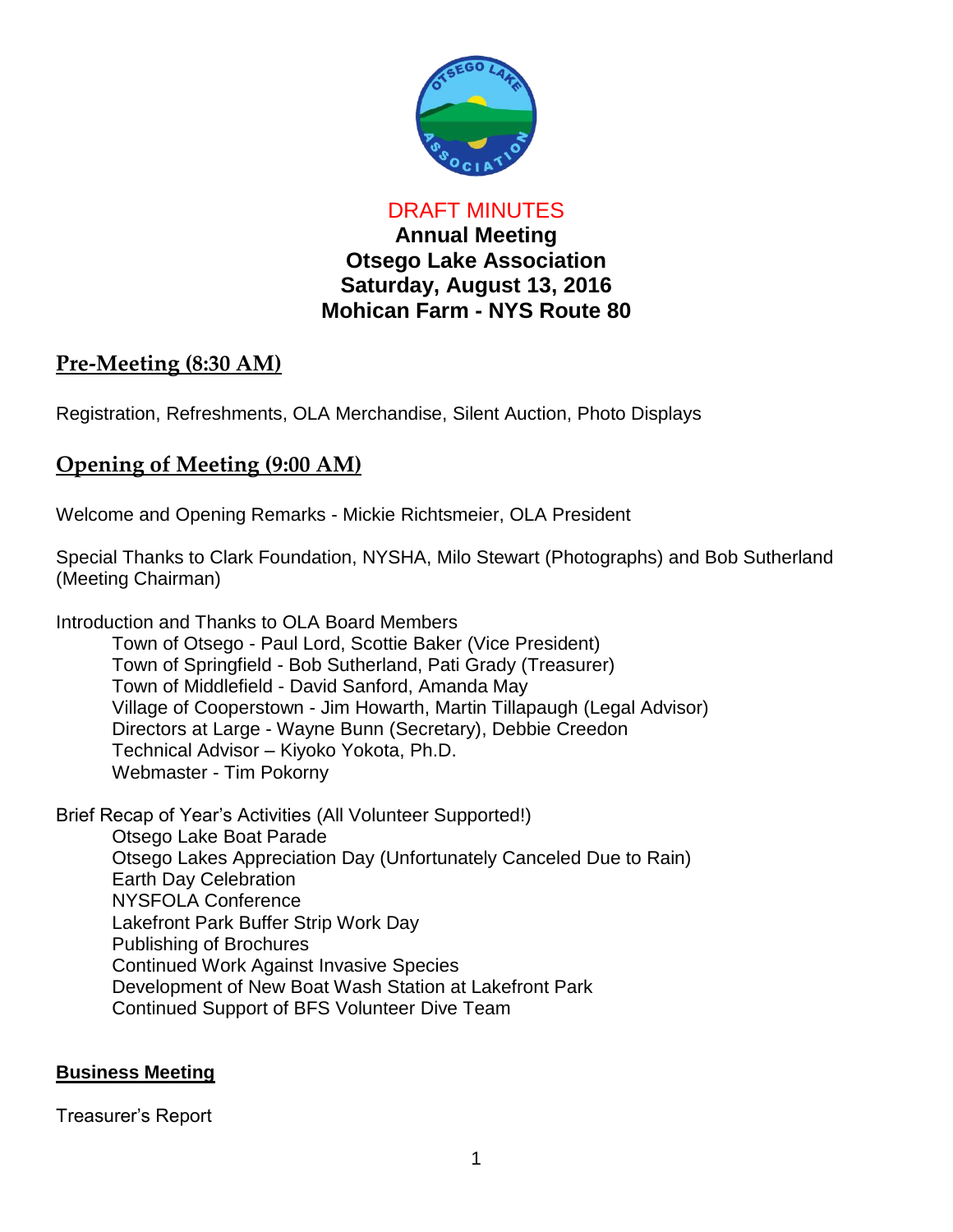Election of President and Directors President - Mickie Richtsmeier Director (Otsego) - Paul Lord Director (Springfield) - Bob Sutherland Director (Middlefield) - David Sanford Director (Cooperstown) - Jim Howarth

#### Discussion and Vote on Revised OLA Mission Statement

After introduction by President Richtsmeier, a motion and second from the membership for the Secretary to cast one vote for the following Revised OLA Mission Statement was passed:

*"The mission of the Otsego Lake Association is to educate, advocate, and actively participate*  in protecting the health, beauty, and well being of Otsego Lake by facilitating the *implementation of the Otsego Lake Watershed Management Plan."*

#### Reminders to Membership

Renew Membership (E-Mail Addresses Only Used for Internal Communications) Purchase Merchandise Visit Website Silent Auction

#### **Lake Citizen Award**

Presented by Wayne Bunn to Lt. Col. Paul H. Lord (USMC, Retired) (Copy of Award Attached for Reference)

#### **General and Technical Presentations**

"Subsistence, Commercial, and Estate Farming on the West Shore of Otsego Lake" by Prof. Cindy Falk and Prof. Will Walker from the Cooperstown Graduate Program

"Otsego Lake Fishery Update" by Tim Pokorny, NYSDEC Fisheries Biologist

"New Boat Wash Station at Lakefront Park" by Paul Lord, OLA Director

"Proposed Research Buoy Project Near Five Mile Point" by Prof. Kiyoko Yokota, SUNY Oneonta

#### **Announcement of Silent Auction Results**

#### **Meeting Adjournment (11:00 AM)**

#### **Tour of Mohican Farm and Spaulding Estate Garden**

Led by Bob Sutherland, Manager of Mohican Farm

Attachment: Lake Citizen Award

"OLAMtg08132016" File Draft Minutes – 08/21/2016